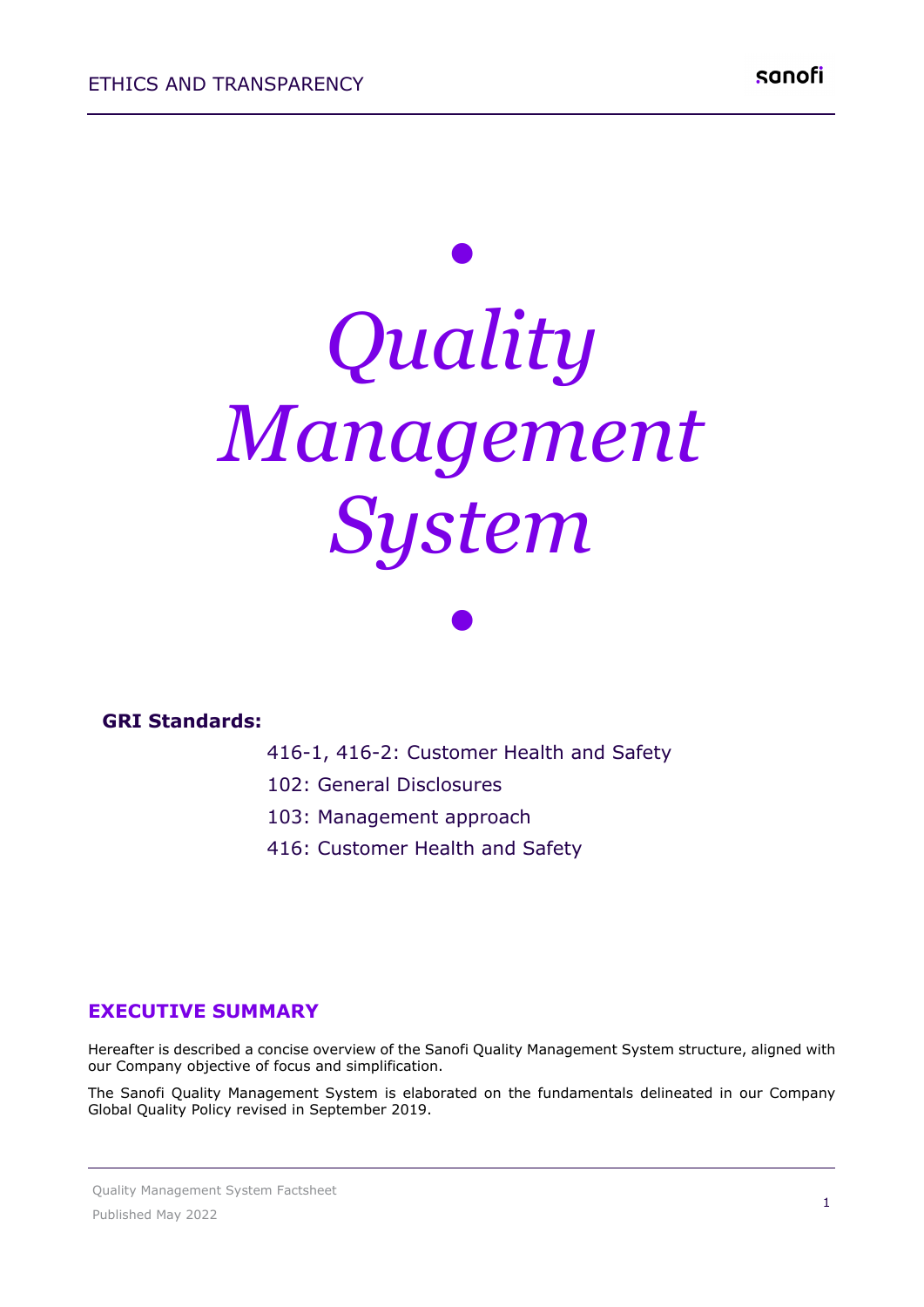## **TABLE OF CONTENTS**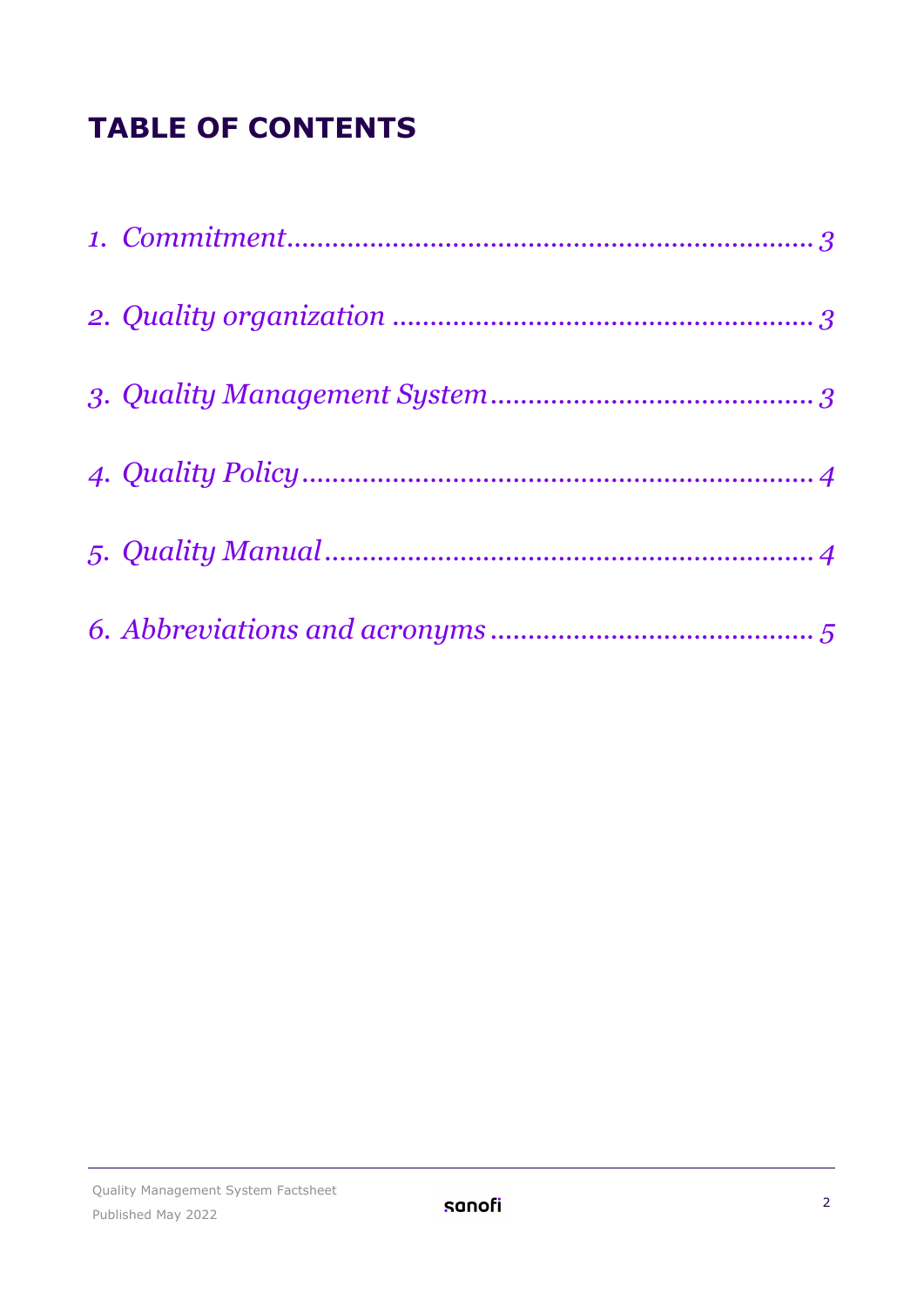#### <span id="page-2-0"></span>*1. Commitment*

Quality commitment to patients leads Sanofi to provide safe and effective products and services throughout the world that are developed, manufactured, distributed and marketed in compliance with the regulatory requirements and the Sanofi Quality Management System (QMS).

## <span id="page-2-1"></span>*2. Quality organization*



The Sanofi Chief Quality Officer is directly responsible to the Chief Executive Officer for defining the Sanofi Quality Policy, coordinating its implementation across the relevant Sanofi entities and ensuring compliance with the related regulatory and Company requirements. The Sanofi Chief Quality Officer is the representative of the Sanofi Senior Management for quality-related matters.

The Sanofi Chief Quality Officer reports operationally to the Executive Vice President of Global Industrial Affairs, and is a core team member of the Sanofi Global Industrial Affairs Council, the Sanofi Global Risk Committee and the Sanofi Global Compliance Committee.

#### <span id="page-2-2"></span>*3. Quality Management System*

The Sanofi Quality Management System (QMS) framework and principles are fully aligned with the ICH Quality Guideline Q10 on Pharmaceutical Quality System.

The Sanofi QMS is intended to ensure that Sanofi products and services satisfy the expectations of our patients, customers and other public health needs, in full compliance with applicable GxP regulations (GCP, GDP, GLP, GCLP, GMP, GRP & GVP) and other health-related requirements.

This is One Quality System that applies to all types of Sanofi products and services throughout their life cycle, from research to development, manufacturing, distribution and discontinuation for established and innovative products. It is operated in a flexible and adaptable model to include quality standards specific to each profile class of the Sanofi product portfolio. It is constantly evolving to ensure continuous improvement and anticipate regulatory developments, to support the needs of our Global Business Units and global functions.

Quality Management System Factsheet Published May 2022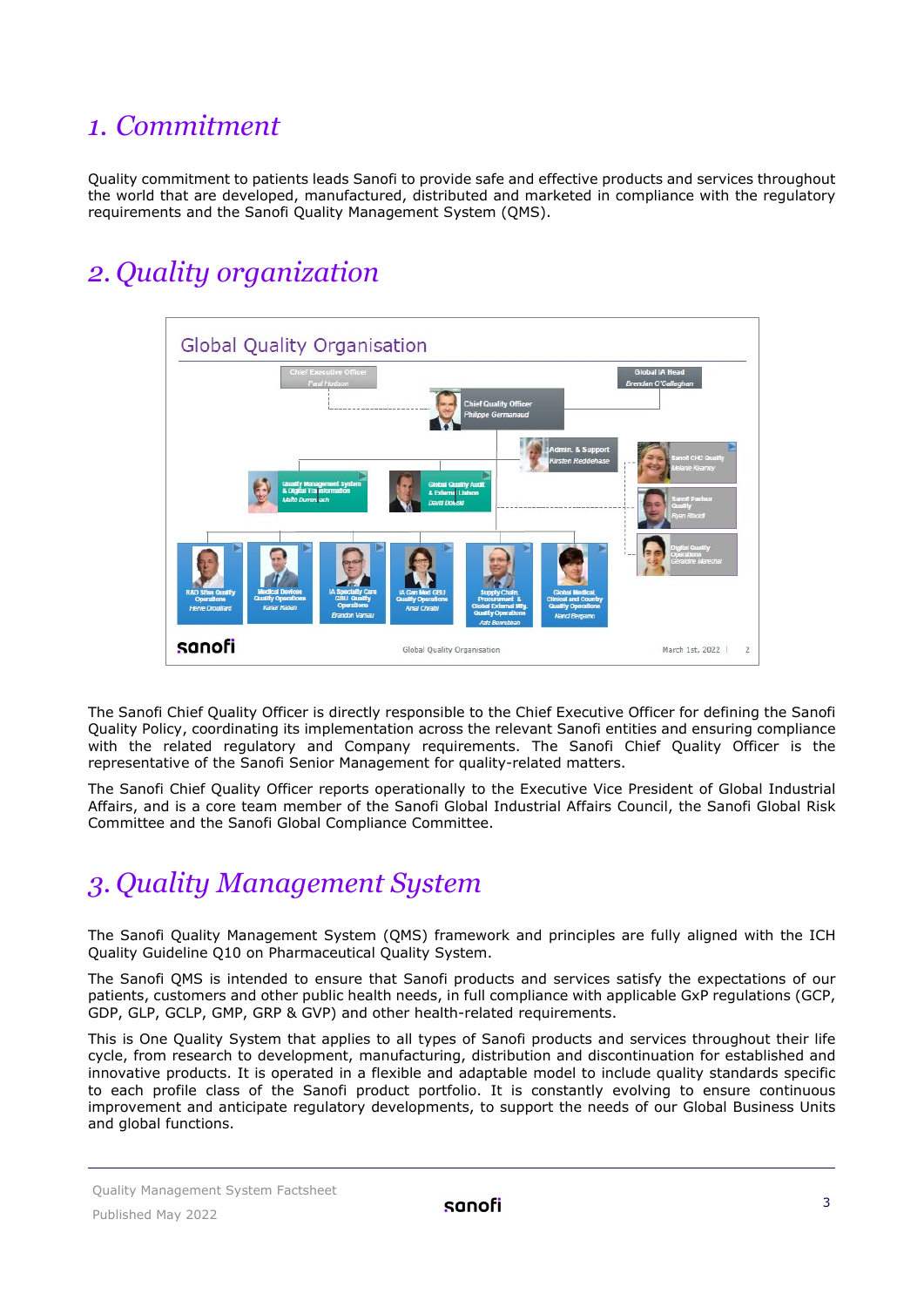The electronic tools supporting the Sanofi QMS are also evolving to leverage the new technologies. This digital transformation program is meant to strengthen our capabilities to continuously improve our systems and processes.

At each site involved in research and development, manufacturing and distribution activities, or at each country commercial office within Sanofi, a Quality Head or Manager is appointed to define, implement, manage and control the Quality Management Systems locally, in order to ensure the quality of products and services, and to guarantee compliance with applicable regulatory requirements and the Sanofi QMS.

## <span id="page-3-0"></span>*4. Quality Policy*



The Sanofi Quality Policy, signed by Paul Hudson and Philippe Germanaud, respectively Chief Executive Officer and Chief Quality Officer, delineates the fundamentals and gives the vision of what Quality is for Sanofi people, regarding products and services, for the benefit of our patients and customers.

*Available in our [Document Center](https://www.sanofi.com/en/our-responsibility/documents-center/)*.

#### <span id="page-3-1"></span>*5. Quality Manual*

In line with our Company objective of focusing on growth, leading with innovation, accelerating efficiency and reinventing the way we work, the Sanofi Quality Manual provides to all Sanofi personnel as well as external partners and regulators a concise and useful overview of the Sanofi QMS structure and related key processes.

*Available in our [Document Center](https://www.sanofi.com/en/our-responsibility/documents-center/)*.